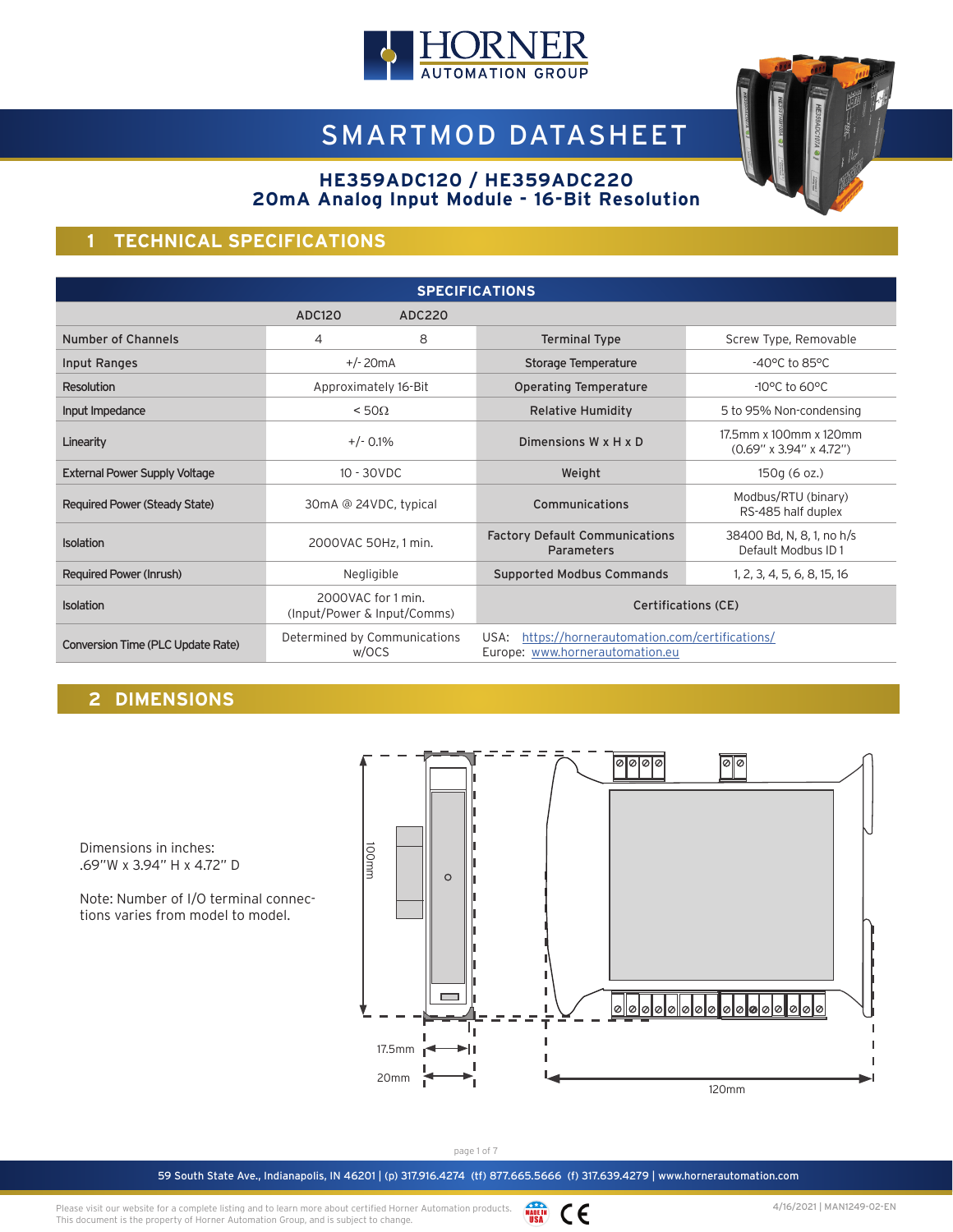# **AUTOMATION GROUP**

# **3 WIRING - I/O**



D

**INIT** 

Ø

| <b>INPUT 2</b> |    | <b>INPUT3</b> |  |
|----------------|----|---------------|--|
|                | A  |               |  |
|                | 61 |               |  |

| Pin #          | <b>ADC120</b>       | <b>ADC220</b>        |
|----------------|---------------------|----------------------|
|                | INPUT 0+            | INPUT 0+             |
| 2              | ANALOG COMMON       | ANALOG COMMON        |
| 3              | INPUT <sub>1+</sub> | INPUT <sub>1+</sub>  |
| $\overline{4}$ | ANALOG COMMON       | ANALOG COMMON        |
| 5              | INPUT 2+            | INPUT 2+             |
| 6              | ANALOG COMMON       | ANALOG COMMON        |
| $\overline{7}$ | INPUT 3+            | INPUT 3+             |
| 8              | ANALOG COMMON       | ANALOG COMMON        |
| 9              |                     | INPUT <sub>4+</sub>  |
| 10             |                     | <b>ANALOG COMMON</b> |
| 11             | Only Terminals 120  | INPUT 5+             |
| 12             | through 8 are       | ANALOG COMMON        |
| 13             | present on the      | INPUT 6+             |
| 14             | ADC120 model.       | ANALOG COMMON        |
| 15             |                     | INPUT <sub>7+</sub>  |
| 16             |                     | ANALOG COMMON        |

NOTE: Both ends of the RS-485 network should be terminated with a 100Ω, 1/4 W, 1% resistor. Many OCS controllers feature dip switches or jumpers which enable appropriate termination. This should be enabled if the OCS is located on a network end.

20mA Analog In - Self Powered



20mA Analog In - Not Self Powered



page 2 of 7

59 South State Ave., Indianapolis, IN 46201 | (p) 317.916.4274 (tf) 877.665.5666 (f) 317.639.4279 | www.hornerautomation.com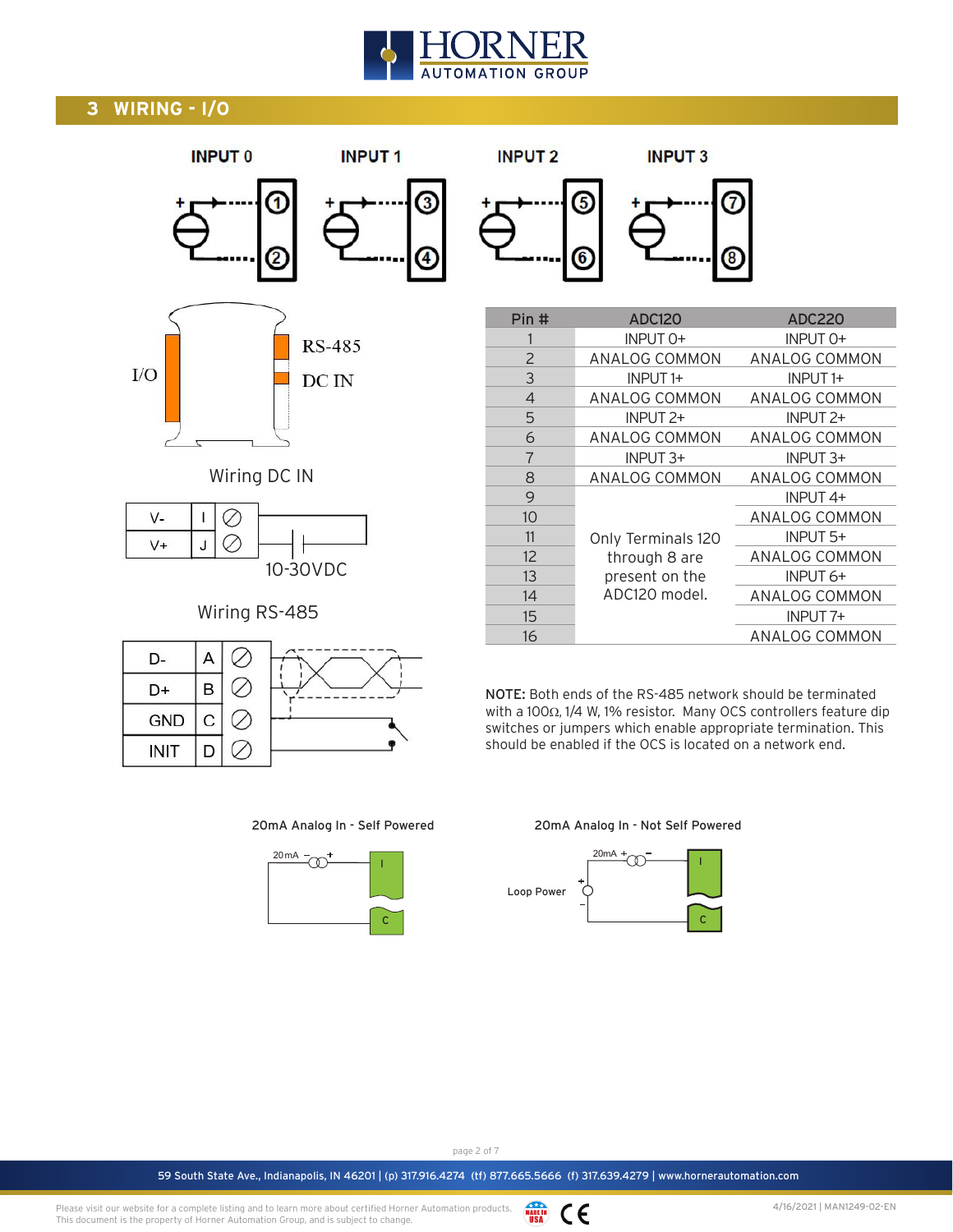

# **4 INIT DEFAULT SETUP**

Communication parameters will be set in INIT default after performing the following procedure:

- 1. Install jumper between INIT and GND terminals of RS-485.
- 2. Apply power to SmartMod unit.
- 3. Read parameter words to see current parameters.
- 4. Write changes if necessary.

The Default settings are: Modbus  $ID = 1$ Baud rate  $= 9600$ Parity = None Stop Bits = 1 Data Bits  $= 8$ No handshake\*



NOTE: There are two types of default settings: 1. Factory as described in Section 1 (Specifications) 2. Default after INIT (INIT Default Setup)

\*If using downloadable Modbus protocol in Cscape, select Multidrop Half setting for handshake.

#### **5 CONFIGURATION DATA**

SmartMod Configuration settings are mapped into Modbus Register space. This configuration data may be modified with any Modbus/RTU Master device. For convenience, Horner has developed a variety of Cscape application files which allow an OCS to act as a SmartMod configuration device. Initial configuration of SmartMod module should be done on an individual basis, since all modules come from the factory with a default Modbus ID of 1. Once each module on the network has its own unique Modbus ID, further configuration adjustments can be made with the entire network powered.

All configuration parameters listed below (except 40012 Channel Enable) are stored in EPROM. This means they should not be constantly rewritten.

| Configuration Parameters - Registers 40001 through 40014 |                                  |                                            |           |                                |
|----------------------------------------------------------|----------------------------------|--------------------------------------------|-----------|--------------------------------|
| <b>Modbus Register</b>                                   | Description                      | Min                                        | Max       | <b>Default</b>                 |
| 40001 - 40005                                            | Reserved                         |                                            |           |                                |
| 40006                                                    | <b>Communications Parameters</b> |                                            | See Table | 38.4 kBd, N, 8, 1,<br>RTU Mode |
| 40007                                                    | Modbus ID                        |                                            | 255       |                                |
| 40008                                                    | Rx/Tx Delay (in 2ms steps)       | $\Omega$                                   | 255       | 1 <sub>ms</sub>                |
| 40009                                                    | Watchdog Timer (in 0.5s steps)   | 0                                          | 255       | 10(5s)                         |
| 40010                                                    | Modbus Coil Data                 | No Configuration Data - See I/O Data       |           |                                |
| 40011                                                    | Input Type                       | 6<br>6                                     |           | $6 (+/10V)$                    |
| 40012                                                    | Channel Enable                   | 255<br>See Table<br>(Channels 1-8 enabled) |           |                                |
| 40013                                                    | Reserved                         |                                            |           |                                |
| 40014                                                    |                                  | Reserved                                   |           |                                |

page 3 of 7

**MADE IN** CE

Please visit our website for a complete listing and to learn more about certified Horner Automation products. This document is the property of Horner Automation Group, and is subject to change.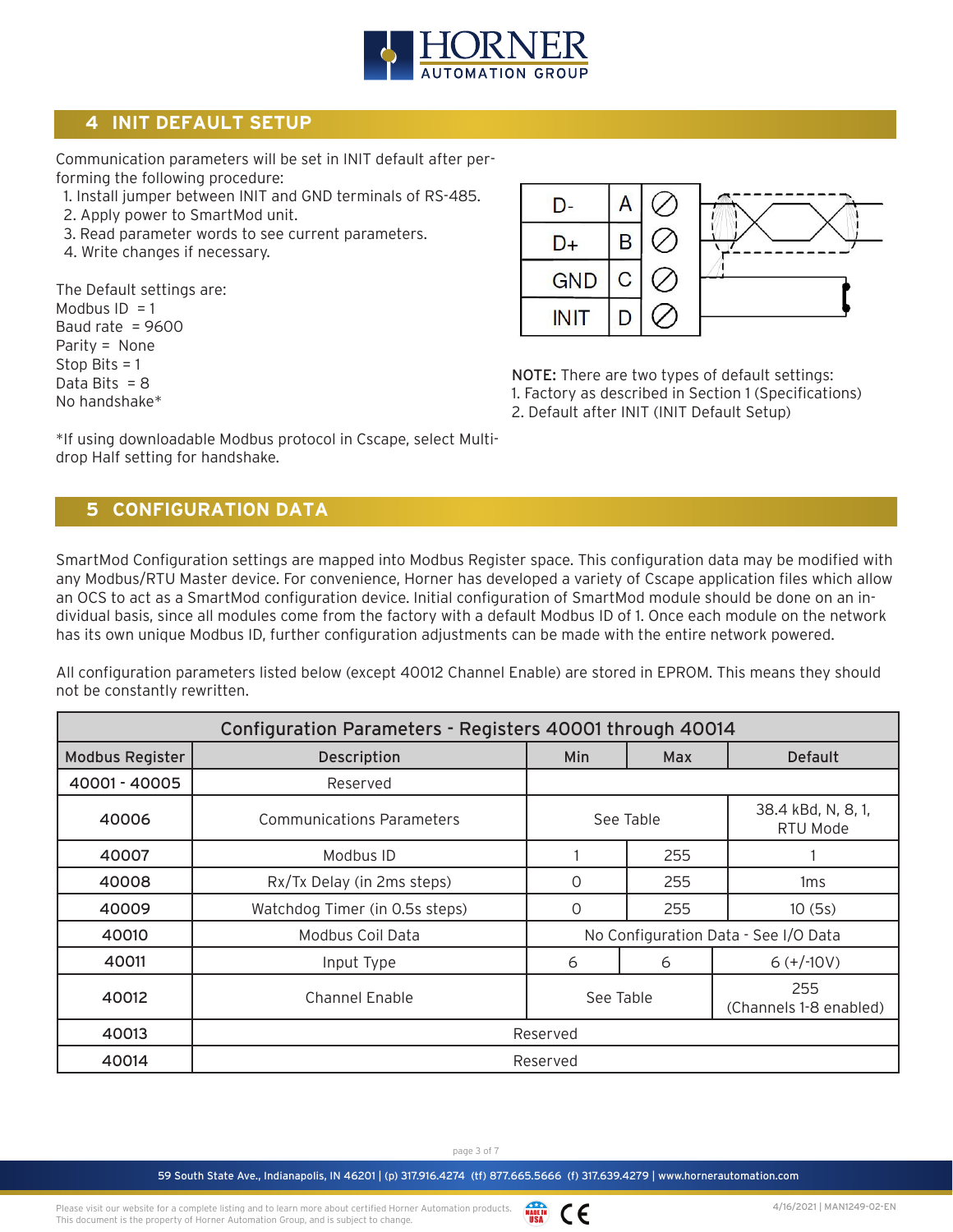

# **configuration data continued...**

| Register 40006 (Communications Parameters) Bit Definition |                     |       |         |                      |         |                  |       |
|-----------------------------------------------------------|---------------------|-------|---------|----------------------|---------|------------------|-------|
| <b>Bits 7-15</b>                                          | Bit 6               | Bit 5 | Bit 4   | Bit 3                | Bit 2   | Bit 1            | Bit 0 |
| Unused                                                    | Mode                |       | Parity  | Data Bits            |         | <b>Baud Rate</b> |       |
|                                                           | Value               |       | Meaning |                      | Value   | Meaning          |       |
|                                                           | $0 = ASCII$<br>Mode | Ω     | Mark    | $0 = 7$<br>Data Bits |         | 1200Bd           |       |
|                                                           |                     |       | Even    |                      |         | 2400Bd           |       |
|                                                           |                     |       | Odd     |                      |         | 4800Bd           |       |
|                                                           | $1 = RTU$<br>Mode   | 3     | Space   | $1 = 8$<br>Data Bits | 3       | 9600Bd           |       |
|                                                           |                     |       |         |                      | 4       | 19200Bd          |       |
|                                                           |                     |       |         |                      | $5 - 7$ | 38400Bd          |       |

NOTE: Data bits number is ignored. In ASCII mode it is fixed at 7 and in RTU mode it is fixed to 8. In RTU model the parity bit is ignored (parity is fixed at NONE).

| Registers 40010 (Mirror of Coil Data) Bit Definition |                                                      |  |                         |  |  |
|------------------------------------------------------|------------------------------------------------------|--|-------------------------|--|--|
| <b>Bit 3-15</b>                                      | Bit 2<br>Bit 1<br>Bit 0                              |  |                         |  |  |
|                                                      | Watchdog Event (Coil 10)<br>Power-up Event (Coil 11) |  | Watchdog Event (Coil 9) |  |  |
| Unused                                               | $0 = Disable Input$                                  |  |                         |  |  |
|                                                      | $1 =$ Enable Input                                   |  |                         |  |  |

| Register 40012 (Channel Enable) Bit Definitions |                                                                      |         |         |         |         |         |         |         |
|-------------------------------------------------|----------------------------------------------------------------------|---------|---------|---------|---------|---------|---------|---------|
| Bit 8-15                                        | Bit 2<br>Bit 0<br>Bit 4<br>Bit 1<br>Bit 7<br>Bit 6<br>Bit 3<br>Bit 5 |         |         |         |         |         |         |         |
| <b>Unused</b>                                   | Input 7                                                              | Input 6 | Input 5 | Input 4 | Input 3 | Input 2 | Input 1 | Input 0 |
|                                                 | $0 = Disable Input$                                                  |         |         |         |         |         |         |         |
|                                                 | $1 =$ Enable Input                                                   |         |         |         |         |         |         |         |

page 4 of 7

59 South State Ave., Indianapolis, IN 46201 | (p) 317.916.4274 (tf) 877.665.5666 (f) 317.639.4279 | www.hornerautomation.com

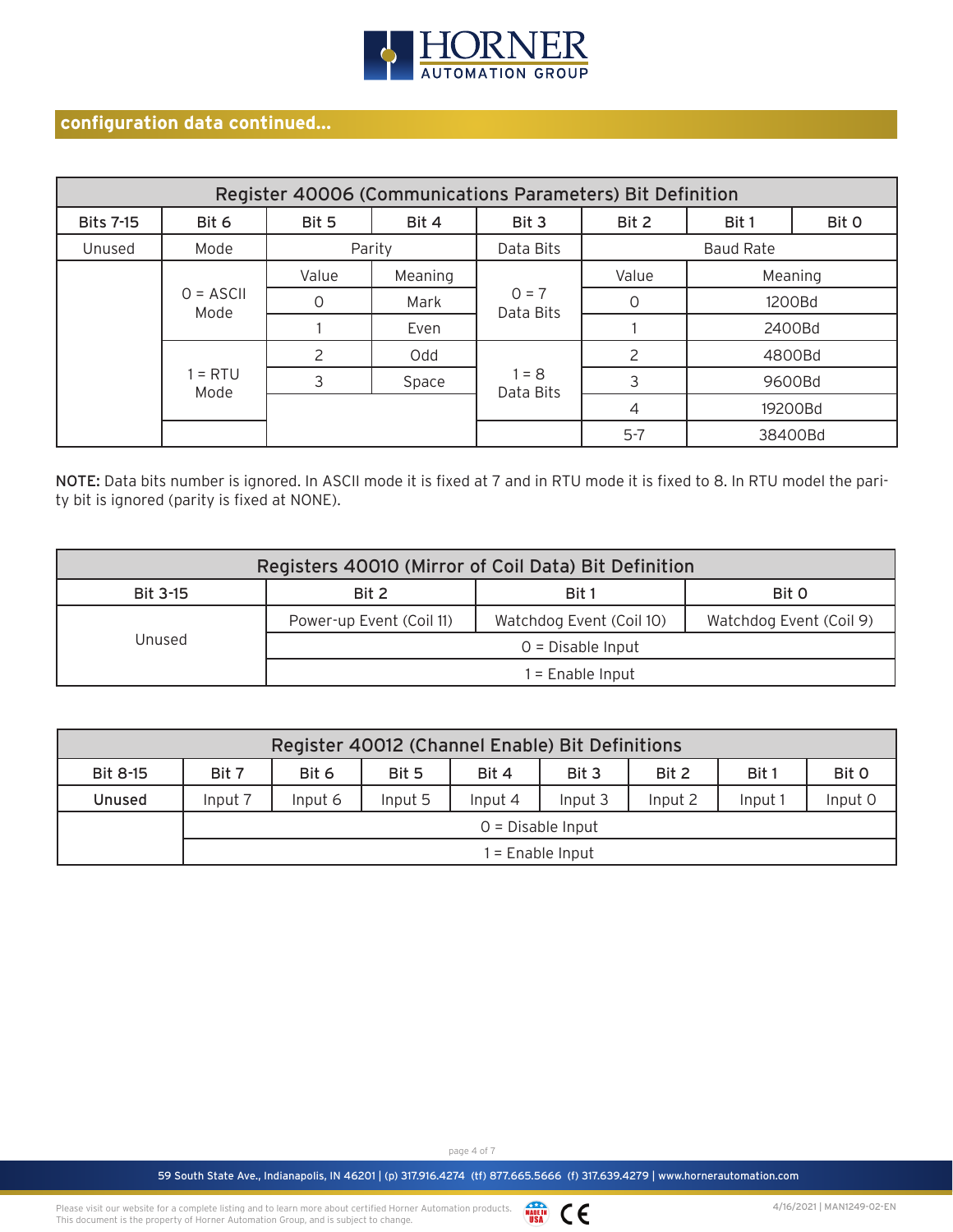

# **6 INPUT / OUTPUT DATA**

SmartMod Analog I/O utilizes both Modbus Registers (40001-40030) and Coils (1-11). It is possible to access all data using Registers only because the Coils can be accessed through register 40010.

| I/O Register Data (Registers 40014 - 40022) |                     |               |          |         |           |
|---------------------------------------------|---------------------|---------------|----------|---------|-----------|
| <b>Modbus Register</b>                      | Description         | <b>Access</b> | Minimum  | Maximum | Units     |
| 40010                                       | Mirror of Coil Data | Read/Write    | n/a      | n/a     | n/a       |
| 40015                                       | Input 0             | Read - only   | O        | 20000   | $1 \mu A$ |
| 40016                                       | Input 1             | Read - only   | O        | 20000   | $1 \mu A$ |
| 40017                                       | Input 2             | Read - only   | $\Omega$ | 20000   | $1 \mu A$ |
| 40018                                       | Input 3             | Read - only   | $\Omega$ | 20000   | $1 \mu A$ |
| 40019                                       | Input 4             | Read - only   | O        | 20000   | $1 \mu A$ |
| 40020                                       | Input 5             | Read - only   | $\Omega$ | 20000   | $1 \mu A$ |
| 40021                                       | Input 6             | Read - only   | $\Omega$ | 20000   | $1 \mu A$ |
| 40022                                       | Input 7             | Read - only   |          | 20000   | $1 \mu A$ |

# **7 IMPLEMENTED MODBUS FUNCTIONS**

| <b>Modbus Functions</b> |                                      |                 |                          |  |
|-------------------------|--------------------------------------|-----------------|--------------------------|--|
| <b>Function</b>         | Code                                 | <b>Function</b> | Code                     |  |
| 01                      | Read multiple coils (Oxxxx bank)     | 06              | Write single register    |  |
| 02                      | Read multiple coils (1xxxx bank)     | 15              | Write multiple coils     |  |
| 03                      | Read multiple registers (4xxxx bank) | 16              | Write multiple registers |  |
| 04                      | Read multiple registers (3xxxx bank) |                 |                          |  |
| 05                      | Write single coil                    | 08              | Diagnostic               |  |

For ADC120/220 SmartMod modules, bank 0xxxx is a mirror of bank 1xxxx, as 3xxxx is a mirror of 4xxxx, i.e. the first register can be read independently as 30001 (with the function 04) or 40001 (with the function 03).

### **8 WATCHDOG**

The module has been provided with a Host Watchdog timer which, when it is enabled, issues an alarm event each time the communication between the module and the host is inactive for a period time greater than the programmed one (40009). When the alarm is activated, the values of the outputs are automatically converted to the values set as 'safety value', that corresponding to the state in which the outputs must be placed, and therefore the actuators are putted, to avoid damages to the system in case of failure. Moreover, under the alarm condition the green LED on the front of the module blinks and the "Watchdog Event" coil is forced to a value of 1.

To return from the alarm condition, reset the coil "Watchdog Event" coil: the LED stop blinking and it is possible to set the outputs once again

There is also a Module Watchdog timer that monitor the internal CPU work and is active when the CPU doesn't function correctly for any reason, and resets the module. After the reset, all outputs will assume their initial default value ("power up value"), This may be different to the output value after the reset. (Table on following page.)

page 5 of 7 watchdog continued on next page...

59 South State Ave., Indianapolis, IN 46201 | (p) 317.916.4274 (tf) 877.665.5666 (f) 317.639.4279 | www.hornerautomation.com

Please visit our website for a complete listing and to learn more about certified Horner Automation products. **MADE IN** CE This document is the property of Horner Automation Group, and is subject to change.

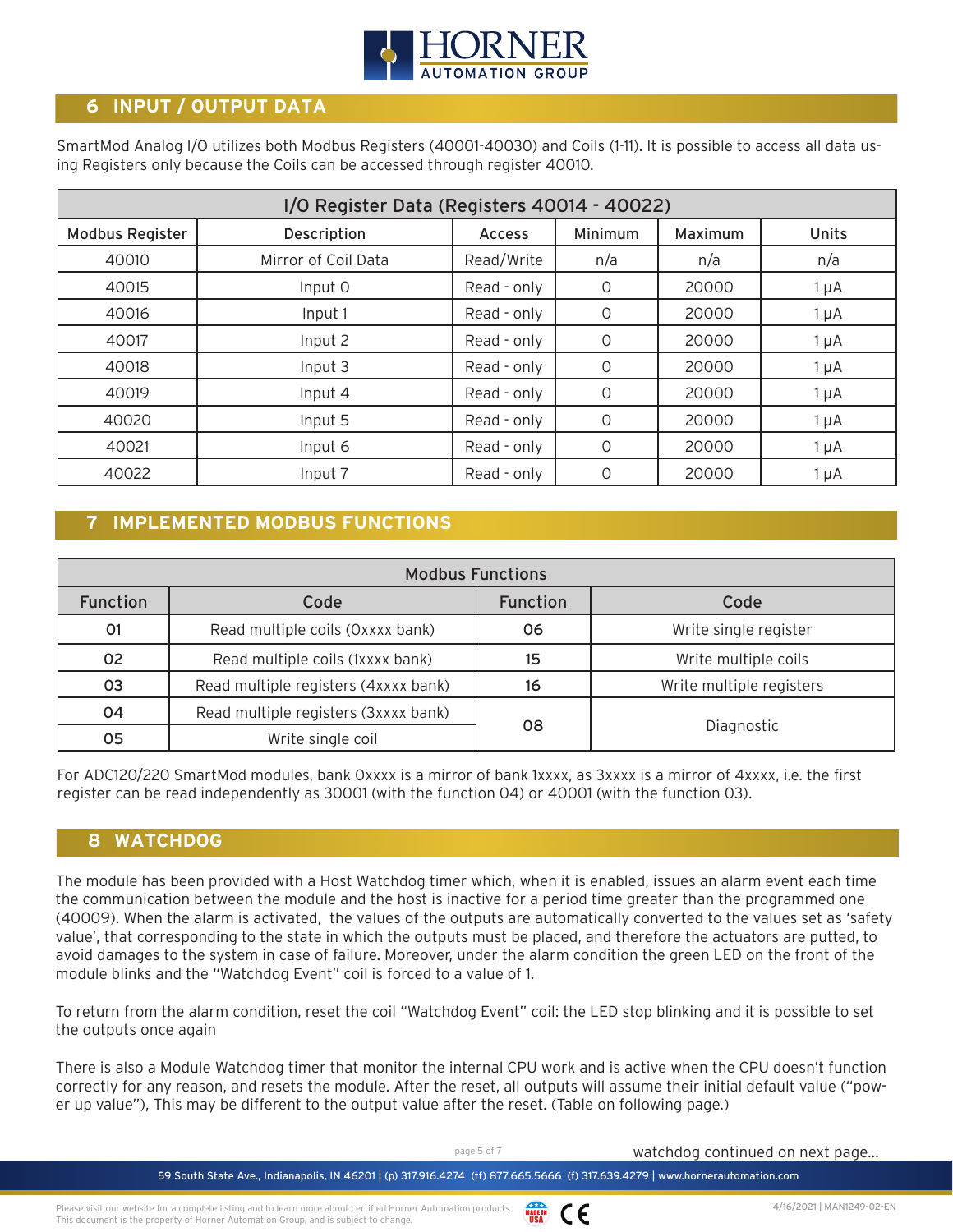

#### **watchdog continued...**

| Register 40009 Definition                                                                                               |                                                                                 |  |  |  |  |
|-------------------------------------------------------------------------------------------------------------------------|---------------------------------------------------------------------------------|--|--|--|--|
|                                                                                                                         | The Watchdog Timeout value is set in Modbus register 40009 (Resolution of 0.5s) |  |  |  |  |
| <b>Coil 00009</b>                                                                                                       | <b>Coil 00010</b><br><b>Coil 00011</b>                                          |  |  |  |  |
| Watchdog Enabled                                                                                                        | Watchdog Event<br>Power-up Event                                                |  |  |  |  |
|                                                                                                                         | $0 =$ Input Disabled                                                            |  |  |  |  |
|                                                                                                                         | $1 =$ Input Enabled                                                             |  |  |  |  |
| If Coil 9 (Watchdog Enabled) is set, Coil 10 (Watchdog Event) will set if the Watchdog<br>Timeout value is exceeded.    |                                                                                 |  |  |  |  |
| When set, Coil 10 can be reset by the controller when normal communications resumes.                                    |                                                                                 |  |  |  |  |
| The Power-up Event (Coil 11) is set every time the power is applied. It can be cleared by<br>the controller if desired. |                                                                                 |  |  |  |  |

#### **9 SYNC**

| <b>SYNC</b> |                            |          |                            |  |
|-------------|----------------------------|----------|----------------------------|--|
| Register    | Function                   | Register | Function                   |  |
| 40023       | <b>SYNC INPUT VALUE #0</b> | 40027    | SYNC INPUT VALUE #4        |  |
| 40024       | <b>SYNC INPUT VALUE #1</b> | 40028    | <b>SYNC INPUT VALUE #5</b> |  |
| 40025       | SYNC INPUT VALUE #2        | 40029    | <b>SYNC INPUT VALUE #6</b> |  |
| 40026       | <b>SYNC INPUT VALUE #3</b> | 40030    | SYNC INPUT VALUE #7        |  |

The Sync function is performed by a command sent to all devices connected on the network. When the devices receive the Sync command, all Input states are saved in the relative register. Doing this, it is possible to read the value of all inputs at the Sync command time.

To send the Sync command, write the value 10 in the "Test" register (40001) and send to node ID 255. NOTE: The sync values are not saved in EPROM.

When the device receives the Sync command, the actual input values in the 40015-40022 registers are saved in registers 40023-40030, channel by channel, as outlined above. These values will be stored until the next sync command, to be read at a following time.

#### **10 CALIBRATION**

The calibration procedure is performed in factory, on all the modules during the testing phase. However it can be convenient to make another calibration of the module according to the requirements of the user. To do a calibration, it is necessary to use precision instruments and to correctly perform all the steps below. Any error made in the calibration procedure reduces the accuracy and the good operation of the device.

**NOTE:** For the RTDs, the device uses the calibration of 0-500Ω or 0-2000Ω input type.

To re-calibrate the device, follow this procedure:

- 1 Turn on the device in INIT condition
- 2 Connect a calibrator to the channel #0.
- 3 Program the input type to be calibrated
- 4 Set the calibrator at 0V or 0mA
- 5 Write on the "Test" register (40001) the value 20.
- 6 Set the calibrator to the full-scale value (10V or 20mA)
- 7 Write on the "Test" register (40001) the value 30.
- 8 Repeat point 3 to 7 for each input type to be calibrated.

page 6 of 7

59 South State Ave., Indianapolis, IN 46201 | (p) 317.916.4274 (tf) 877.665.5666 (f) 317.639.4279 | www.hornerautomation.com